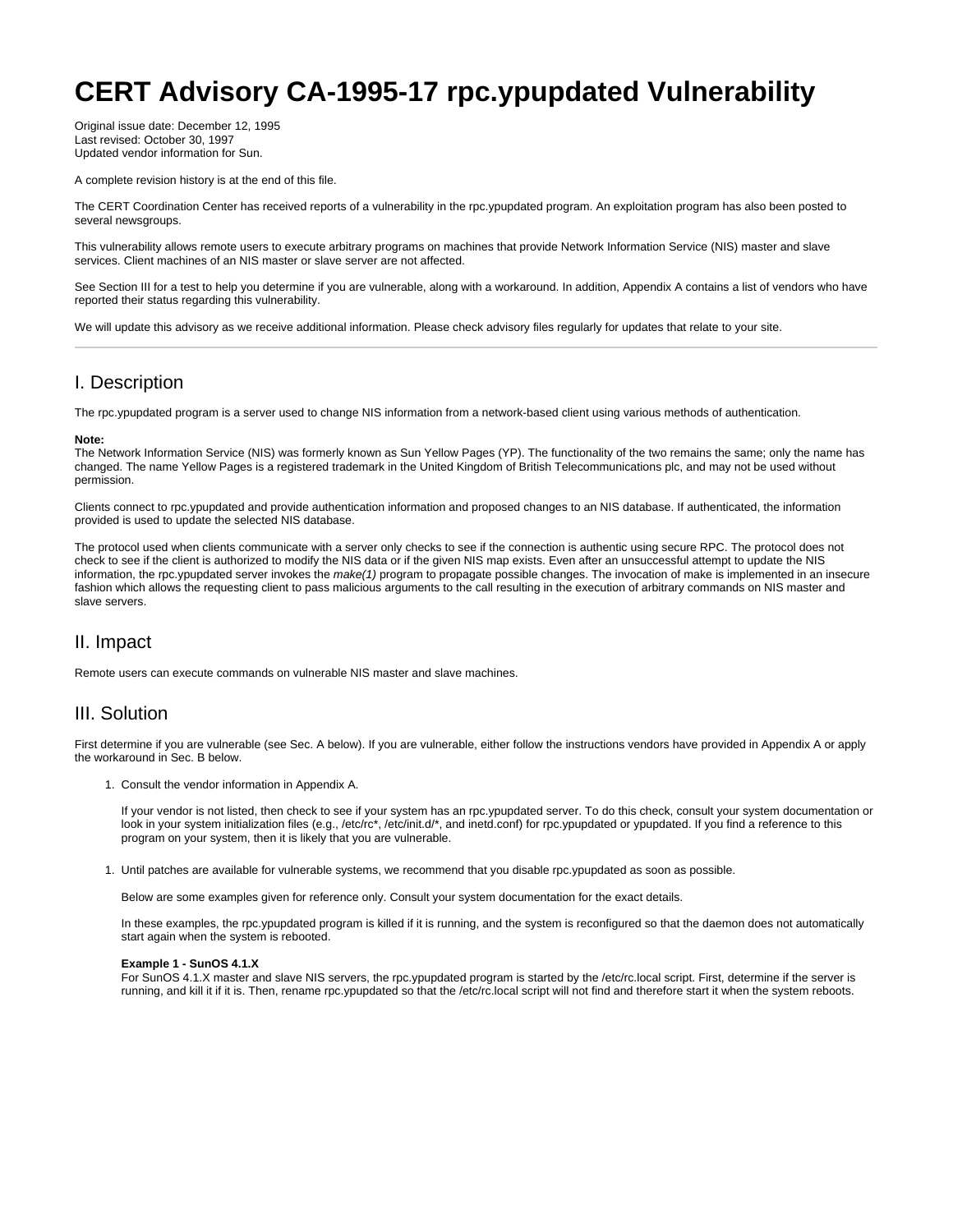```
# /bin/uname -a
SunOS test-sun 4.1.4 1 sun4m
# /bin/ps axc | /bin/grep rpc.ypupdated
              0:00 rpc.ypupdated
# /bin/kill 108
# /bin/ps axc | /bin/grep rpc.ypupdated
# /bin/grep ypupdated /etc/rc /etc/rc.local
/etc/rc.local: if [ -f /usr/etc/rpc.ypupdated -a -d /var/yp/$dname ]; then
/etc/rc.local: rpc.ypupdated; echo -n ' ypupdated'
# /bin/mv /usr/etc/rpc.ypupdated /usr/etc/rpc.ypupdated.CA-95.17
# /bin/chmod 0 /usr/etc/rpc.ypupdated.CA-95.17
```
**Example 2 - IRIX**

On IRIX systems, ypupdated is started by the inetd daemon. For versions 3.X, 4.X, 5.0.X, 5.1.X, and 5.2, the ypupdated is enabled; but for versions 5.3, 6.0.X, and 6.1, it is disabled. Note that the byte counts given for /bin/ed may vary from system to system. Note also that the inetd. conf file is found in different locations for different releases of IRIX. For 3.X and 4.X, it is located in /usr/etc/inetd.conf. For all other releases (5.0. X, 5.1.X, 5.2, 5.3, 6.0.X, and 6.1) it is in /etc/inetd.conf.

```
# /bin/uname -a
IRIX test-iris 5.2 02282015 IP20 mips
# /bin/grep ypupdated /etc/inetd.conf
ypupdated/1 stream rpc/tcp wait root /usr/etc/rpc.ypupdated ypupdated
# /bin/ps -eaf | /bin/grep rpc.ypupdated
                                         0:00 /usr/etc/rpc.ypupdated
     root 14694 14610 2 11:30:07 pts/3 0:00 grep -i rpc.ypupdated
# /bin/kill 184
# /bin/ed /etc/inetd.conf
3344
/^ypupdated/s/^/#DISABLED# /p
#DISABLED# ypupdated/1 stream rpc/tcp wait root /usr/etc/rpc.ypupdated ypupdated
w
3355
q
# /bin/ps -eac | /bin/grep inetd
        TS 26 ?
# /bin/kill -HUP 193
```
# Appendix A: Vendor Information

Below is information we have received from vendors. If you do not see your vendor's name below, please contact the vendor directly for information.

# **Apple Computer, Inc.**

A/UX does not include this functionality and is therefore not vulnerable.

# **Berkeley Software Design, Inc. (BSDI)**

BSD/OS by Berkeley Software Design, Inc. (BSDI) is not vulnerable.

#### **Data General Corporation**

Data General believes the DG/UX operating system to be NOT vulnerable. This includes all supported release, DG/UX 5.4 Release 3.10, DG/UX Release 4.10 and all related Trusted DG/UX releases.

#### **Digital Equipment Corporation**

OSF/1 on all Digital platforms is not vulnerable.

Digital ULTRIX platforms are not vulnerable to this problem.

#### **Hewlett-Packard Company**

HP-UX versions 10.01, 10.10, and 10.20 are vulnerable (versions prior to HP-UX 10.01 are not vulnerable).

Solution: Do not run rpc.ypupdated. rpc.ypupdated is used when adding or modifying the public:private key pair in the NIS map public key.byname via the chkey command interface. rpc.ypupdated should ONLY be run while changes are being made, then terminated when the changes are complete. Make sure you re-kill rpc.ypupdated after each reboot.

#### **IBM Corporation**

**AIX 3.2**

APAR - IX55360 PTF - U440666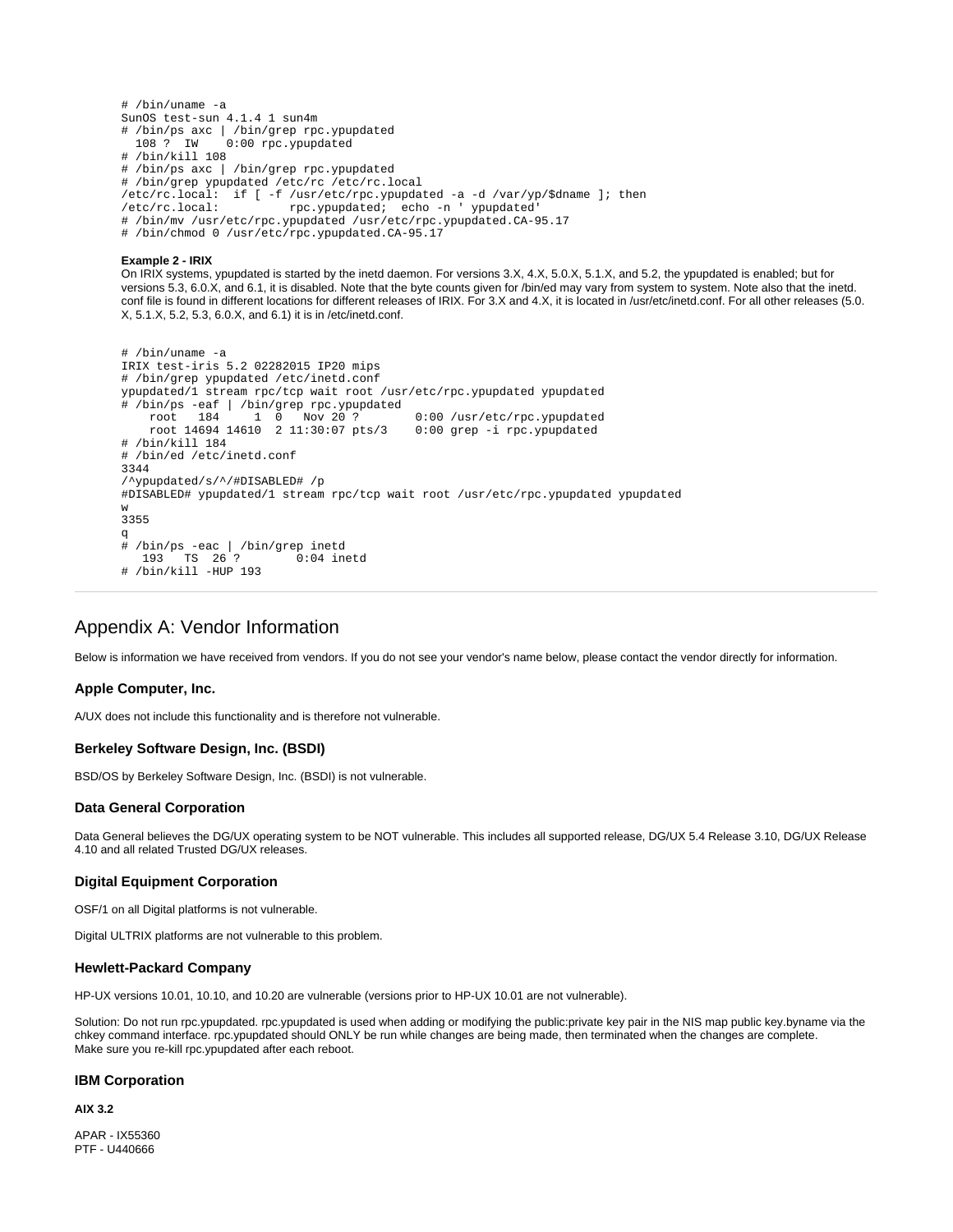To determine if you have this PTF on your system, run the following command:

lslpp -lB U440666

# **AIX 4.1**

APAR - IX55363

To determine if you have this fix on your system, run the following command:

lslpp -h | grep -p bos.net.nis.server

Your version of bos.net.nis.server should be 4.1.4.1 or later.

#### **To Order**

APARs may be ordered using FixDist or from the IBM Support Center. For more information on FixDist reference URL:

<http://aix.boulder.ibm.com/pbin-usa/fixdist.pl/>

or send e-mail to [aixserv@austin.ibm.com](mailto:aixserv@austin.ibm.com) with a subject of "FixDist".

## **NEC Corporation**

| 0S                   | Version                        | Status                       |
|----------------------|--------------------------------|------------------------------|
| $EWS-UX/V(Rel4.0)$   | $R1.x - R2.x$<br>$R3.x - R6.x$ | not vulnerable<br>vulnerable |
| $EWS-UX/V(Rel4.2)$   | $R7.x - R10.x$                 | vulnerable                   |
| $EWS-UX/V(Rel4.2MP)$ | R10.x                          | vulnerable                   |
| $UP-UX/V$            | $R2 \times$<br>$R3.x - R4.x$   | not vulnerable<br>vulnerable |
| $UP-UX/V(Rel4.2MP)$  | $R5.x - R7.x$                  | vulnerable                   |
| UX/4800              | R11.x                          | vulnerable                   |

The following is a workaround for 48 series.

ypupdated program is started by the /etc/rc2.d/S75rpc script. First, determine if the server is running, killing it if it is. Then, rename ypupdated so that the /etc/rc2.d/S75rpc script will not find and therefore start it when the system reboots.

```
# uname -a
UNIX_System_V testux 4.2 1 R4000 r4000
# /sbin/ps -ef | /usr/bin/grep ypupdated
 root 359 1 0 08:20:05 ? 0:00 /usr/lib/netsvc/yp/ypupdated
 root 19938 836 0 23:13:20 pts/1 0:00 /usr/bin/grep ypupdated
# /usr/bin/kill 359
# /sbin/mv /usr/lib/netsvc/yp/ypupdated /usr/lib/netsvc/yp/ypupdated.CA-95.17
# /usr/bin/chmod 0 /usr/lib/netsvc/yp/ypupdated.CA-95.17
```
Contacts for further information: [E-mail:UX48-security-support@nec.co.jp](mailto:E-mail:UX48-security-support@nec.co.jp)

## **Open Software Foundation**

YP/NIS is not part of the OSF/1 Version 1.3 offering. Hence, OSF/1 Version 1.3 is not vulnerable.

# **Sequent Computer Systems**

Sequent does not support the product referred to in this advisory, and as such is not vulnerable.

## **Silicon Graphics Inc. (SGI)**

IRIX 3.x, 4.x, 5.0.x, 5.1.x, 5.2: vulnerable. Turn off rpc.ypudated in inetd.conf; it is shipped with this turned on.